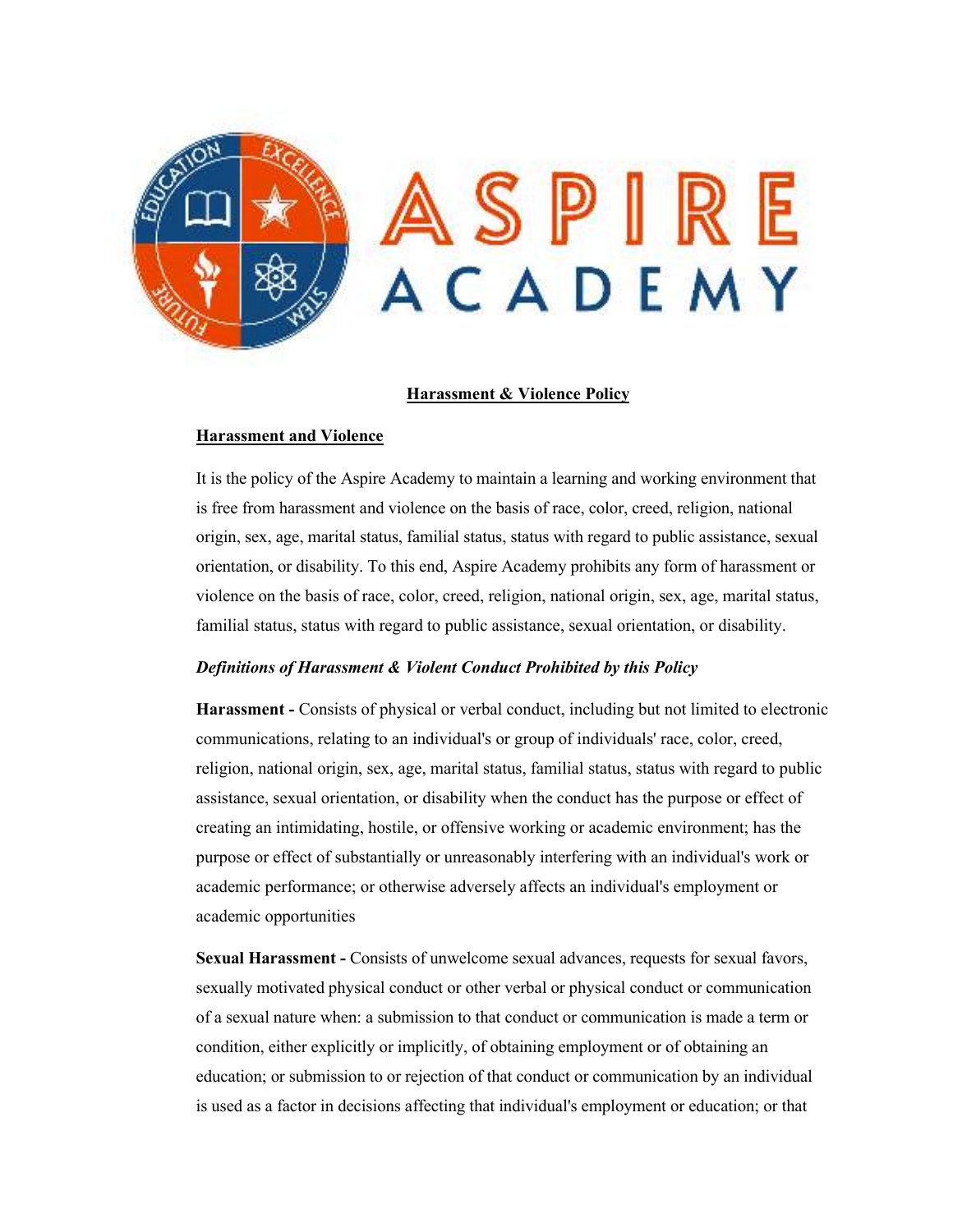conduct or communication has the purpose or effect of substantially or unreasonably interfering with an individual's employment or education, or creating an intimidating, hostile, or offensive employment or educational environment. Sexual harassment may include, but is not limited to unwelcome verbal harassment or abuse and/or unwelcome pressure for sexual activity

**Sexual Violence -** Consists of a physical act of aggression or force or the threat thereof which involves the touching of another's intimate parts, or forcing a person to touch any person's intimate parts

**Violence -** Consists of a physical act of aggression or assault or hazing upon another or group of individuals because of, or in a manner reasonably related to, race, color, creed, religion, national origin, sex, age, marital status, familial status, status with regard to public assistance, sexual orientation, or disability. "Assault" is an act done with intent to cause fear in another of immediate bodily harm or death; the intentional infliction of or attempt to inflict bodily harm upon another; or the threat to do bodily harm to another with present ability to carry out the threat. "Hazing" is an act against a student that may cause harm, humiliation, extreme mental or physical stress, intimidation, etc. in order for that student to be initiated into or affiliated with an organization, team or activity

### **Reporting Procedures**

Any person who believes he or she has been the victim of harassment or violence should report the incident immediately to the Executive Director.

Reports of harassment or violence prohibited by this policy are classified as private educational and/or personnel data and/or confidential investigative data and will not be disclosed except as permitted by law. The school will respect the privacy of the complainant (s), the individual(s) against whom the complaint is filed, and the witnesses as much as possible, consistent with the school's legal obligations to investigate, to take appropriate action, and to comply with any discovery or disclosure obligations

## **Investigation**

Aspire Academy will act to investigate all complaints of harassment or violence and to discipline or take appropriate action against any student, teacher, other school personnel who is found to have violated this policy.